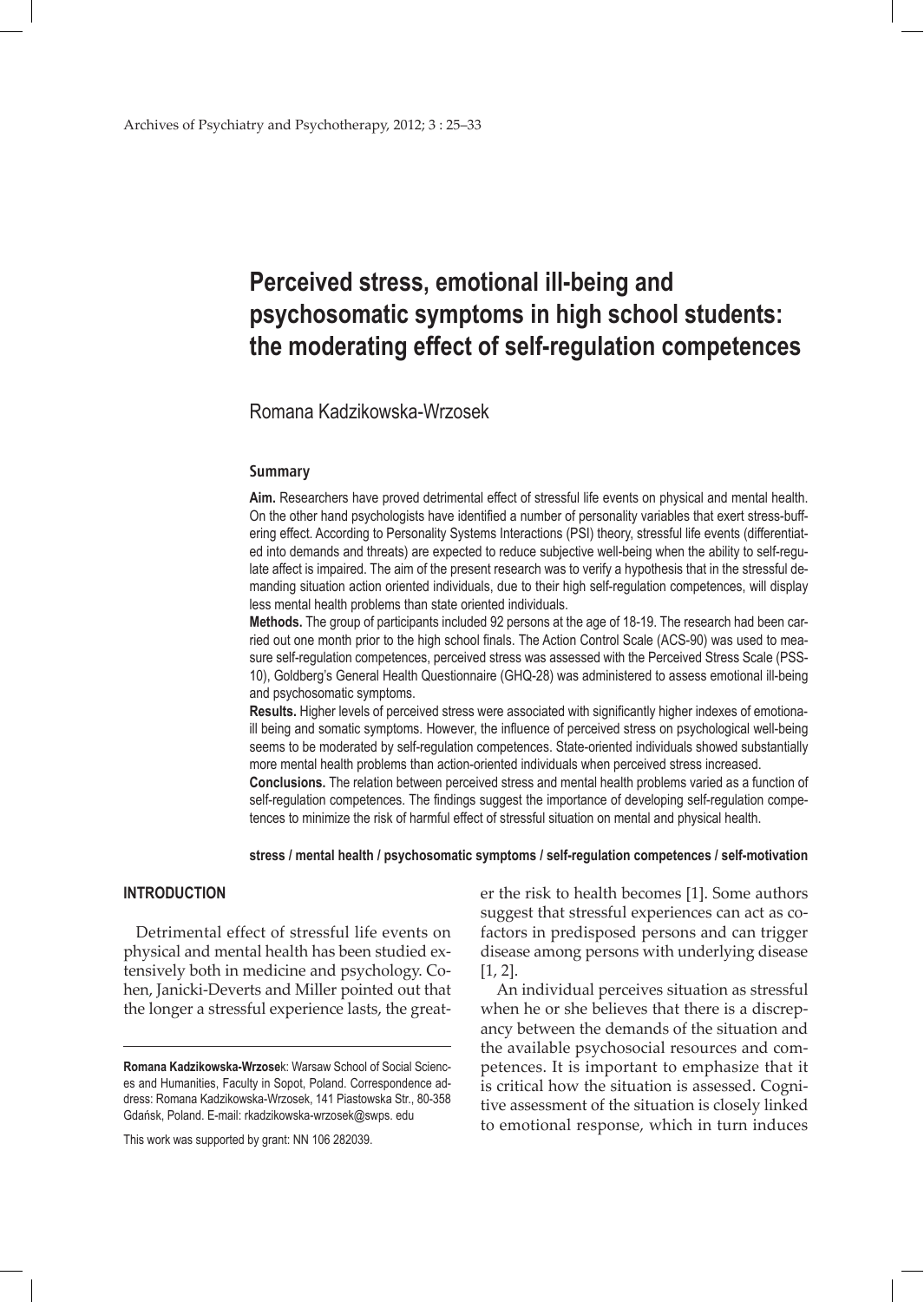physiological reactions [3, 4]. The hippocampus plays an important role in emotional reactions and concomitant physiological responses. There are several potential pathways for the effect of psychological distress on physical and mental health [2].

 The human body produces physiological and behavioural responses to perceived stressors in an attempt to overcome them and protect itself. These reactions to stress involve responses of the triad of the endocrine system, the autonomic nervous system, and the immune system. To make it simpler, the negative life experiences lead to changes in the physiology of the body, which in turn helps the body respond effectively to stressful events. However, these physiological responses may lead to disturbances of mental and physical functioning over the long term. There is considerable evidence that bodily system responses to stress through increase of the levels of hormones such as adrenaline, norepinephrine, and cortisol. Chronic cortisol elevation can have the following detrimental effects on health: it increases the risk of atherosclerosis and heart disease, can lead to osteoporosis, may contribute to diabetes, psychoses among the elderly and to depression in the general population, it also can hamper immune function [2, 5, 6]. There is also evidence that this stress hormone has been associated with variety of psychosomatic symptoms, such as eating disorders, headaches [7].

Additionally, negative emotional states associated with stress experience contribute to health problems also through evoking such potentially harmful behaviours as smoking, drug use, excessive alcohol consumption, overeating. This kind of behaviour is a way to regulate affect – people believe that this behaviour have the ability to repair their mood [8]. Studies have also confirmed that negative emotions hinder the acquisition of social support, which allows to minimize adverse health effects of stress [4]. Consistent with psychological approach to stress is the assumption that physiological and behavioural effects of emotions are an important part of the link between stressful life events and health outcomes [9, 10, 11].

It is important to differentiate two kinds of emotional responses to a situation: the primary response relates to people's immediate reaction to events and the secondary response relates to

people's ability to self regulate their initial emotional reaction [11, 12]. Nowadays, psychologist point out that human beings are agents, shaping their lives rather than passively responding to stressful life events [13]. This view highlights that individuals may play an active role also in stressful situations [4]. On the basis of many empirical results, psychologists have assumed that people vary in the way how they interpret, cope with, and react to stressful life events. Following this it can be concluded that individuals differ in the degree to which they are adversely affected by stressful experiences. There is an evidence that many personality variables such as self esteem, neuroticism, extraversion, and social skills exert stress-moderating effect [5, 14, 15, 16].

It is expected that some of these personal characteristics affect the primary response to stressful events; the others determine self-regulatory processes. The primary reaction to stressful events concerns the ease in which individuals create specific emotional state, the secondary response refers to people's ability to leave this emotional state [12]. For these reasons primary response is associated with emotional sensitivity whereas secondary responses depend to a large extent on the self-regulation processes. For instance, empirical results proved that extraversion is associated with high sensitivity to positive affect while neuroticism is related to increased sensitivity to negative affect [16]. On the other hand the abilities to regulate affect according to Kuhl – author of Personality Systems Interactions (PSI) theory – are associated with self- -relaxation and self-motivation [17, 18].

It is assumed that there are two kinds of stressful life events: demands and threats. Demanding life events (e.g. high task difficulty, goal conflicts, duties, unpleasant tasks) are associated with reducing the positive affect. Inhibited positive affect is experienced as passivity, lethargy, or listlessness. Previous studies have shown that low positive affect is associated with an increased procrastination, passive goal rumination, an increased propensity to take action contrary to the objective (e.g. overeating rather than comply with the diet) and task – irrelevant intrusions [7, 18]. Having such difficulties with the adoption of intentions can, in turn, reduce one's well-being [7, 16]. When implementation intentions are perceived as difficult and de-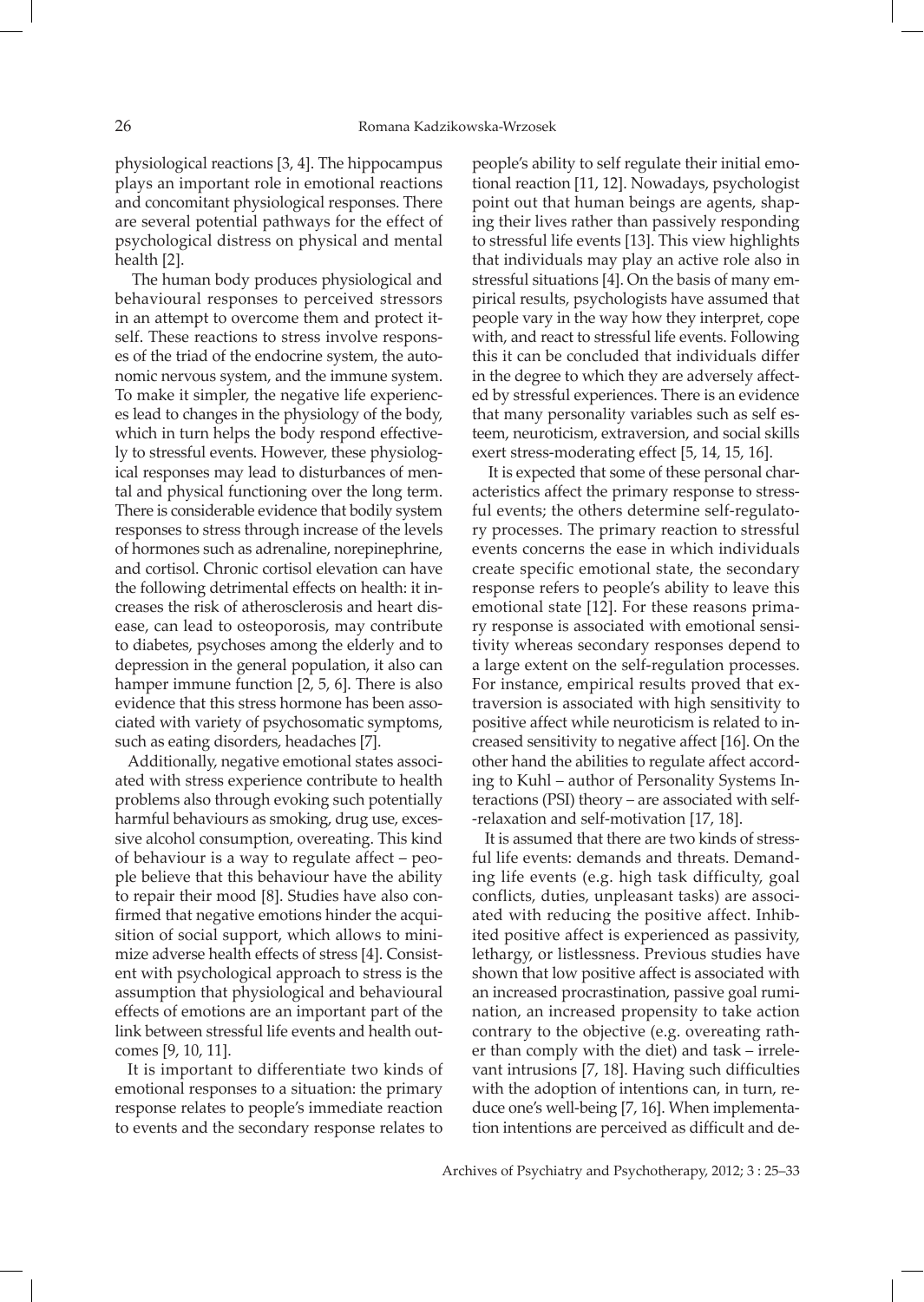manding, the ability to self-motivation is of particular importance. Self-motivation is the ability to increase positive affect and overcome discouragement through generating any positive aspect that may be associated with intention to act. According to PSI-theory the ability to self-motivation refers to self-determination, initiative and volitional self-efficacy [18, 19].

Threatening life events, such as major changes, failures, losses, painful experiences cause the appearance of negative emotional states like anxiety, worry, sadness. Within the PSI framework activation of the self-system during or after threatening experience supports down-regulation of negative emotions. As a consequence, threatening event is processed in holistic manner and can be integrated into self-system. This, in turn, facilitates reappraisal, ascribing a meaning or – if it is possible to change the situation – finding solution. Activation of the self-system is associated with ability to self-relaxation. If an individual in the situation of threatening experience is aware of self-referential representation, it increases the ability to reduce negative affect. Previous results have confirmed that the self-complexity and affect regulation processes based on the self-system strengthen the capacity to cope with negative events [20]. High levels of negative emotions triggered by threatening life events cause the appearance of a variety of psychosomatic symptoms [18].

According to PSI-theory, self-regulation abilities are more crucial to well-being and symptom formation than affective sensitivity[16]. High sensitivity to negative affect (e.g. neurotocism) may increase the risk of psychosomatic problems only when both the ability to down-regulation of negative affect (self-relaxation) is low. Correspondingly, low sensitivity to positive affect (e.g. schizoid-like-personality) may have detrimental effect on well-being only if both the ability to up-regulation (self-motivation) is low [16, 19]. According to the PSI framework, the abilities associated with self-motivation and self-relaxation depend on the personality disposition of action and state orientation. The action oriented individuals, due to their high efficiency of action control mechanisms, are better than state oriented individuals in self-motivation and self-relaxation. Action orientation in contrast to state orientation supports the enactment of intentions, enables detachment from an unrealistic goal and also helps to stop being preoccupied and ruminate about threatening event. Many empirical results supported the association between state versus action orientation and the abilities to self- -regulate affect. For instance, action orientation is a strong predictor of reduction of negative affect, depression, physiological arousal and tension in response to threatening or demanding real-life situations and laboratory manipulations [15, 20, 21, 22, 23]. In addition, previous research confirmed that emotional and physical well-being of action oriented individuals, due to their ability to reduce feelings of anxiety and to overcome feeling of listlessness are less adversely affected by stressful life events than well-being of state oriented individuals [7, 16].

The aim of study was to investigate the relationship between self-regulation competences and psychological well-being in the demanding stressful situation. Specifically, I was interested in the question whether state vs. action oriented individuals differ with respect to psychological well-being when coping with demands. Based on the PSI-theory characterization of action vs. state orientation, as associated with abilities in self-regulation of affect, I hypothesized that in the stressful demanding situation action oriented individuals will display less mental health problems than state oriented individuals.

### **MATERIAL AND METHODS**

#### **Participants**

The group of participants included 92 high school students (50 females and 42 males), aged from 18 to 19 years (M=18.5; SD=0.50). The research had been carried out one month before the high school finals started. It was assumed that preparation period prior to the high school finals is demanding situation, especially for participants with low ability to self-motivation. For those people, because of their inability to effectively implement intentions, confrontation with high demands may be stressful and detrimental to their well-being.

### **Method**

Action versus state orientation was measured using the Action Control Scale (ACS-90), in the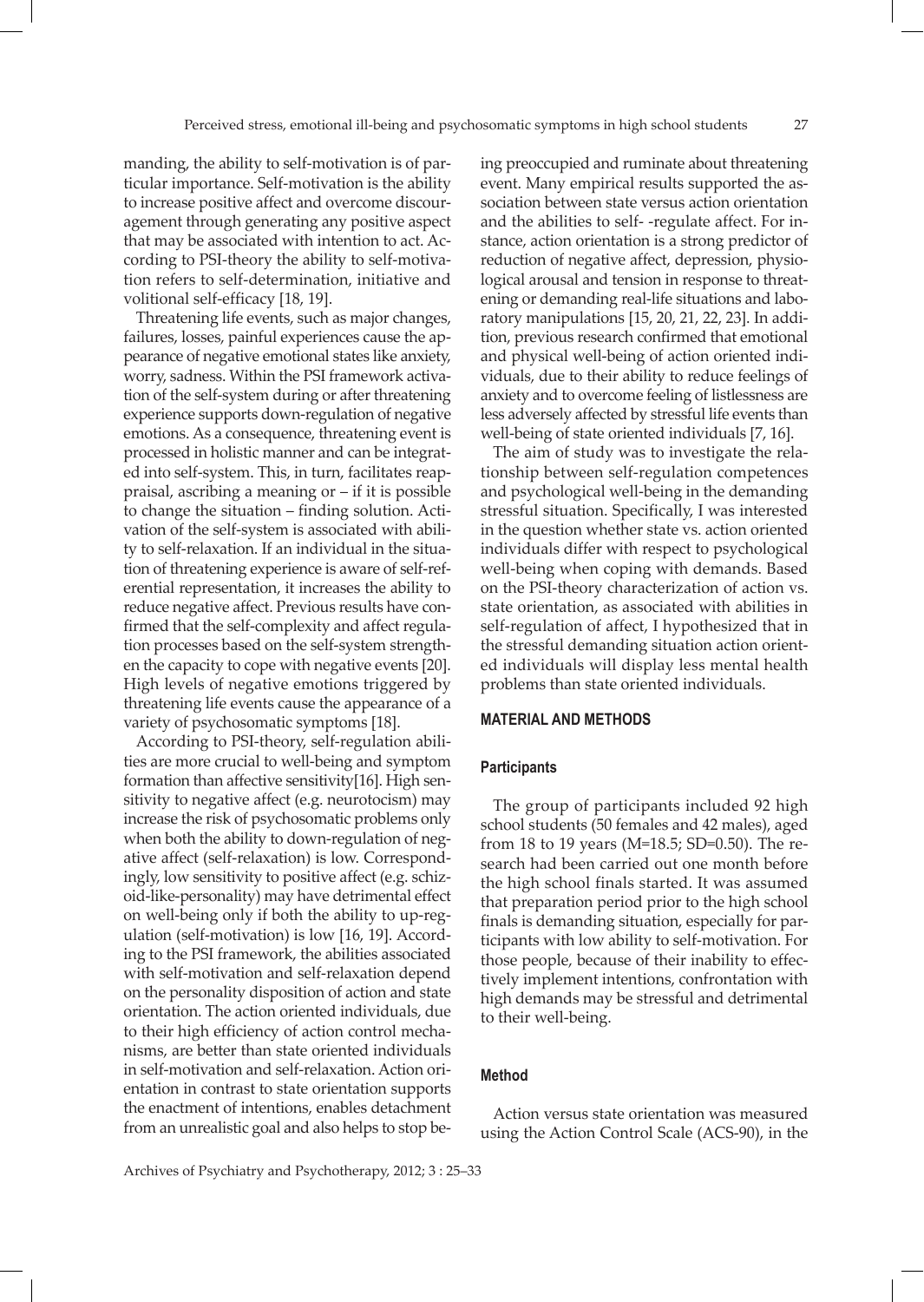Polish adaptation by Marszał-Wiśniewska [24]. The ACS-90 has been developed and validated by Kuhl and colleagues [25]. One subscale (AOD) of the ACS-90 was administered. The AOD scale has 12 items that relate to coping with demanding situation. Each of the items of this subscale describes a demanding situation and two alternative ways of coping with this situation. The following is an example item:"When I know I must finish something soon: a) I have to push myself to get started, or b) I find it easy to get it done and over with". Option "a" refers to a state-oriented way of coping with demands, option "b" represents an action-oriented kind of reaction to such situation. Participants were asked to choose one of the options. Actionoriented choices were coded as "1", state-oriented choices were coded as "0". The scale ranges from 0 to 12 with lower scores indicating stateoriented hesitation and higher scores indicating action-oriented initiative [25]. In the present study AOD scale had internal consistency (Cronbach's alpha) of  $\alpha$  =0.65.

Levels of perceived psychological stress were assessed with the 10-item Perceived Stress Scale (PSS-10) [26], in the Polish adaptation by Juczyński and Ogińska-Bulik [27]. Items of this scale refer to the extent to which people find their lives to be unpredictable, uncontrollable, and unmanageable. The following is an example item: "In the last month, how often have you felt that you were unable to control the important things in your life?". A 5-point Likert scale (ranging from 0-never to 4-very often) was used to grade levels of perceived stress, a higher score indicates higher levels of perceived stress. The PSS-10 showed internal consistency (Cronbach's alpha) of  $\alpha$ =0.82 in this study.

Emotional ill-being and psychosomatic symptoms were measured using 28-item version of Goldberg's General Health Questionnaire (GHQ-28) [28], in the Polish adaptation by Makowska and Merecz [29]. This version is used most widely in various countries and with various types of population. The GHO-28 has four 7-item scales: somatic symptoms (A), anxiety and insomnia (B), social dysfunction (C) and depression (D). The following are examples of some of the items: "Have you found everything getting on top of you?'; "Have you been getting scared or panicky for no good reason?" and "Have you been

getting edgy and bad tempered?". Each item is accompanied by four possible responses, typically being "not at all", "no more than usual", "rather more than usual" and "much more than usual", scoring from 0 to 3, respectively. The total possible score on the GHQ-28 ranges from 0 to 84 and allows for means and distributions to be calculated, both for the global total, as well as for the four subscales. In the present study, all four sub-scales (somatic symptoms (A), anxiety and insomnia (B), social dysfunction (C) and depression (D)) had internal consistencies (Cronbach's alpha) of  $\alpha$ =0.78;  $\alpha$ =0.86;  $\alpha$ =0.76;  $\alpha$ =0.86, respectively.

The questionnaires were self-administered, and were personally distributed by the researcher after explaining the purpose of the research to the participants.

**Statistical analysis:** Student's t-test was used for preliminary analysis of the data. To test the research hypotheses, a hierarchical regression analysis was conducted on psychological wellbeing, with AOD and perceived stress entered as the first block, and their interaction term entered as the second. In all analyses, predictor variables were standardized before their interaction term was calculated [30].

# **RESULTS**

According to their PSS-10 scores, 46 participants were classified as perceiving low levels of stress because their scores were below the sample median (i.e. lower than 21.50, M=13.70, SD=5.27) and 46 as perceiving high levels of stress because their scores were above the median (i.e. a score of 21.50 or higher, M=27.39, SD=4.23). Gender did not differentiate PSS-10 scores.

The t-test results indicated that there were significant differences in means scores of all four subscales of the GHQ-28 between participants perceiving lower and higher levels of stress. Tab. 1 presents descriptive statistics for the all four subscales of the GHQ-28 and t-value for participants who perceived low and high levels of stress.

Participants who perceived low levels of stress had significantly lower indexes of mental health problems than participants who perceived high-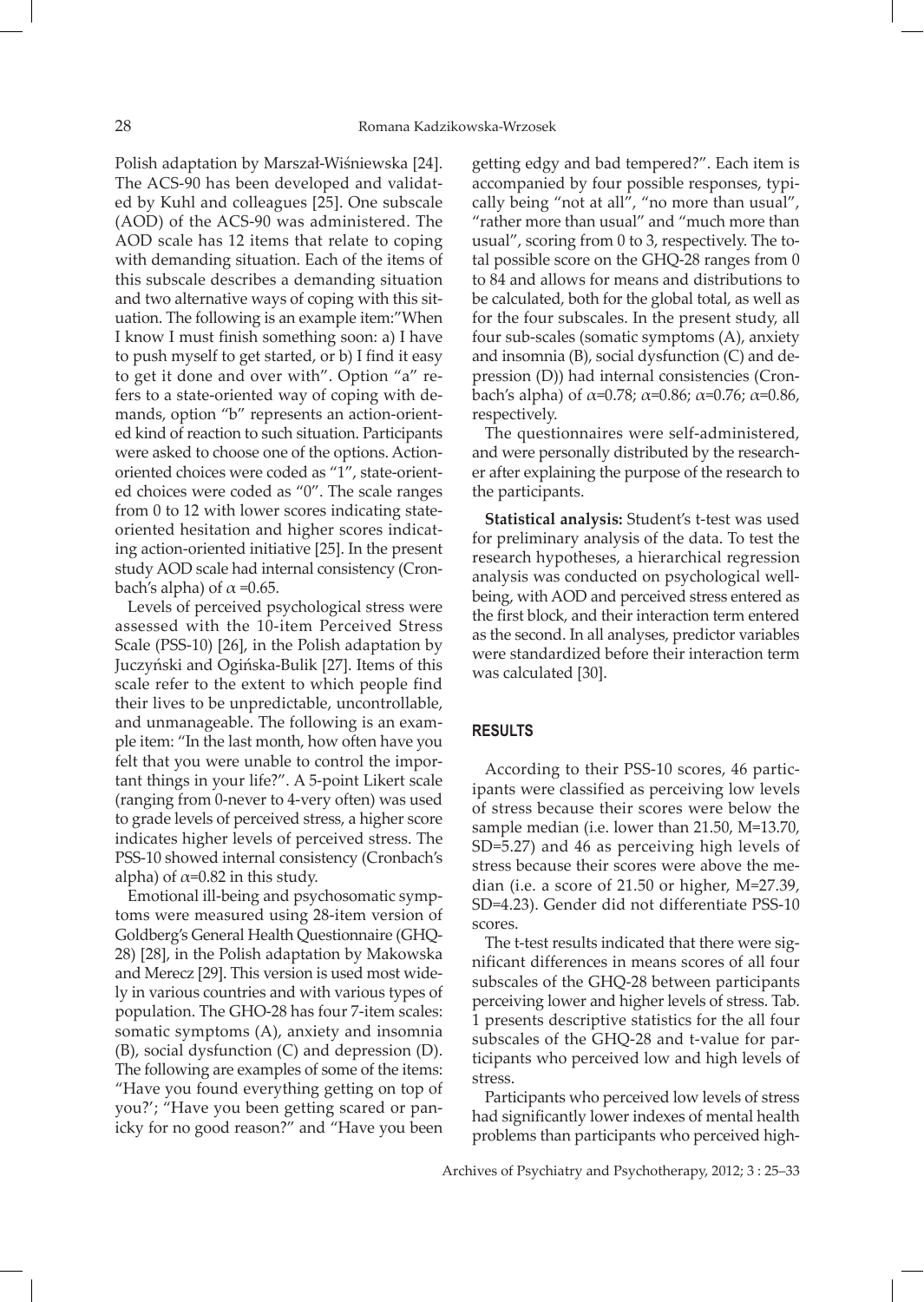| Stress levels        |                         | Somatic symptoms |                 |                |                                      |
|----------------------|-------------------------|------------------|-----------------|----------------|--------------------------------------|
|                      | ${\sf M}$               | SD               | df              | $\mathfrak t$  | p<                                   |
| Low                  | 5.96                    | 2.30             |                 |                |                                      |
|                      |                         |                  | 90              | $-5.24$        | 0.001                                |
| High                 | 9.57                    | 3.58             |                 |                |                                      |
| Anxiety and insomnia |                         |                  |                 |                |                                      |
|                      | M                       | SD               | df              | $^\mathrm{t}$  | p<                                   |
| Low                  | 5.39                    | 3.64             |                 |                |                                      |
|                      |                         |                  | 90              | $-7.59$        | 0.001                                |
| High                 | 11.57                   | 4.16             |                 |                |                                      |
| Social dysfunction   |                         |                  |                 |                |                                      |
|                      | ${\sf M}$               | SD               | df              | t              | p<                                   |
| Low                  | 6.17                    | 2.31             |                 |                |                                      |
|                      |                         |                  | 90              | $-4.10$        | 0.01                                 |
| High                 | 8.87                    | 3.82             |                 |                |                                      |
|                      |                         | Depression       |                 |                |                                      |
|                      | $\overline{\mathsf{M}}$ | $\overline{SD}$  | $\overline{df}$ | $\overline{t}$ | $\overline{\mathsf{P}^{\mathsf{c}}}$ |
| Low                  | 1.87                    | 3.15             |                 |                |                                      |
|                      |                         |                  | $90\,$          | $-5.23$        | 0.01                                 |
| High                 | 6.35                    | 4.86             |                 |                |                                      |

**Table1.** Differences in levels of somatic symptoms, anxiety and insomnia, social dysfunction and depression between participants perceived low (N=46) and high (N=46) levels of stress.

er levels of stress. Higher levels of perceived stress were associated with significantly higher indexes of somatic symptoms, anxiety and insomnia, social dysfunction and depression.

Regression analysis indicated significant main effect of perceived stress,  $β=0.56$ , t $(89)=5.98$ , p<0,001 on the level of somatic symptoms, main effect of AOD and AOD X perceived stress interaction were not significant. However, the relation between the perceived stress and other aspects of psychological well-being varied as a function of state and action orientation. There was significant main effect of perceived stress, β=0.73,

Archives of Psychiatry and Psychotherapy, 2012; 3 : 25–33

 $t(89)=10.34$ , p<0.001 and significant AOD X perceived stress interaction:  $β=0.17$ , t $(88)=2.62$ , p<0.05 on the level of anxiety and insomnia. When interaction term (AOD X perceived stress) was added as predictor, this increased the level of explained variance (adj. R<sup>2=0.61</sup>, F(3,88)=6.85, p<0.05). Furthermore, regression analysis proved significant main effect of perceived stress:  $\beta$ =0.53, t(89)=5.60, p<0.001 and significant AOD X perceived stress interaction,  $β=0.22$ , t $(88)= -2.44$ , p<0.05 on the level of social dysfunction. When interaction term (AOD X perceived stress) was added as predictor, this increased the level of explained variance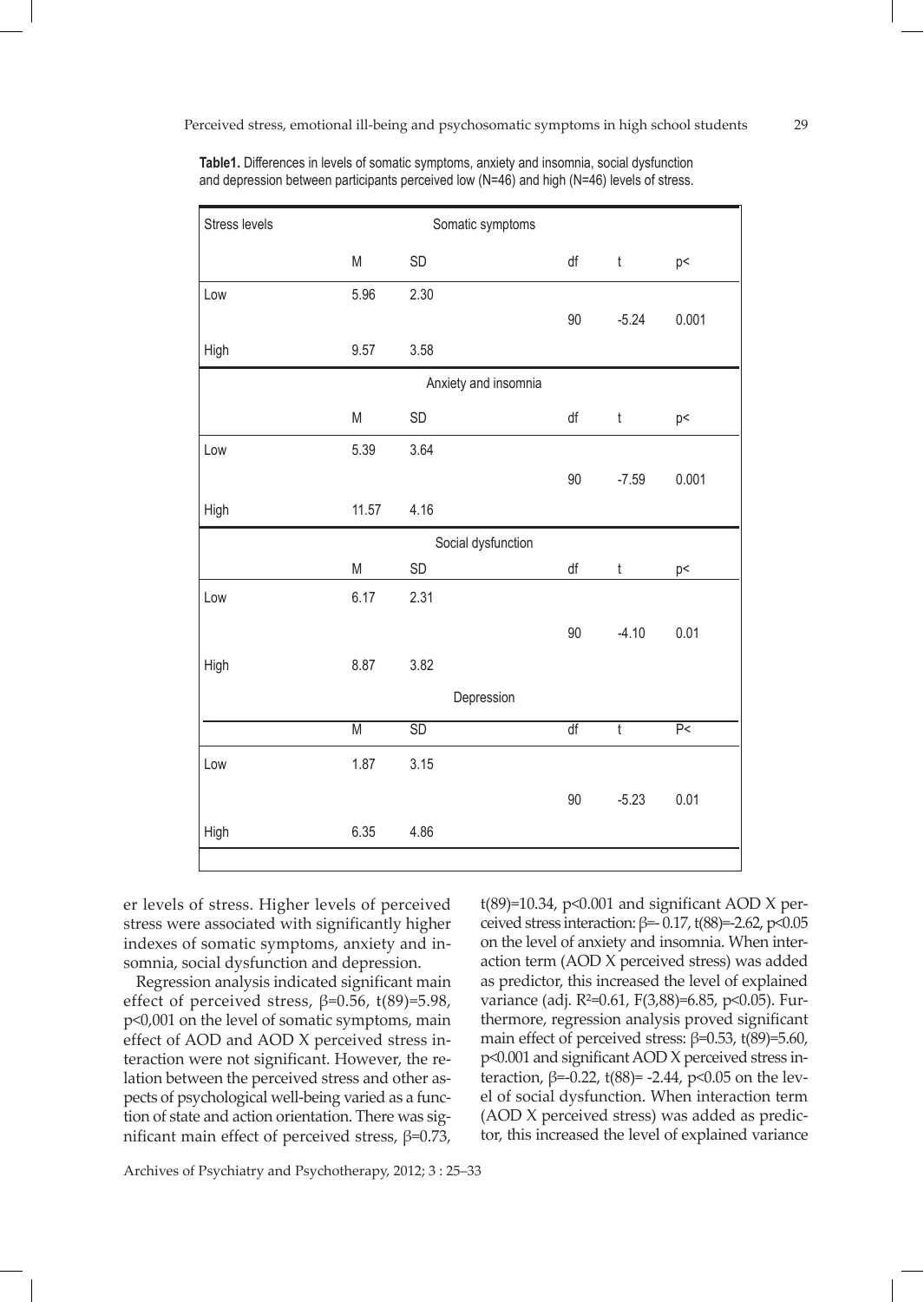(adj. R²=0.29, F(3,88)=5.97, p<0.05). In similar manner there was a significant main effect of perceived stress,  $\beta = 0.64$ , t $(89) = 7.61$ ,  $p < 0.001$  and significant AOD X perceived stress interaction:  $β=0.19$ , t $(88)$ = 2.41, p<0.05 on the level of depression. When interaction term (AOD X perceived stress) was added as predictor, this increased the level of explained variance (adj. R<sup>2=0</sup>.45, F(3,88)=5.79, p<0.05).

Additionally regression analysis indicated that there are main effect of perceived stress on global total of the GHQ-28 scores: β=0.77, t(89)=11.23, p<0.001 and also significant AOD X perceived stress interaction: β=-0.19,t(88)=-3.05,p<0.05. When interaction term (AOD X perceived stress) was added as predictor, this increased the level of explained variance (adj. R²=0.64, F(3,88)=9.29, p<0.05). These results confirm the hypothesis. Psychological well-being is under the influence of both perceived stress and action vs. state orientation (Fig. 1).

moderated by the individual differences in self- -motivation associated with state vs. action orientation.

## **DISCUSSION**

The obtained results proved that higher levels of stress are associated with higher indexes of mental health problems. Individuals showed substantially higher levels of somatic symptoms, anxiety and insomnia, social dysfunction and depression when perceived stress increased. However the consistent with expectations, findings showed also that relation between perceived stress and mental health problems varied as a function of state vs. action orientation. Action vs. state orientation, a personality construct derived from Personality System Interactions the-



**Figure1.** Increase in psychological symptoms as a function of perceived stress and action vs. state orientation (as measured with the AOD).

There was no significant difference in overall psychological well-being between state-oriented participants, M=10.67 and action-oriented participants, M=14.44 for low perceived stress, t(88)=- 1.59, p<0.31. However for high perceived stress there was significant difference in psychological well-being between state- oriented participants, M=48.08 and action-oriented participants, M=38.45, t(88)= 2.15, p<0.05. To sum up the findings support the hypothesis that the influence of perceived stress on psychological well-being was

ory [31] exerts a moderating effect on the relation between perceived stress and mental problems such as: anxiety and insomnia, social dysfunction and depression.

On the other hand, the study demonstrated that the action vs. state orientation associated with ability to self-generate positive affect did not have an influence on the level of somatic symptoms. One possible explanation is that this dimension of action vs. state orientation is associated with ability to up-regulate positive affect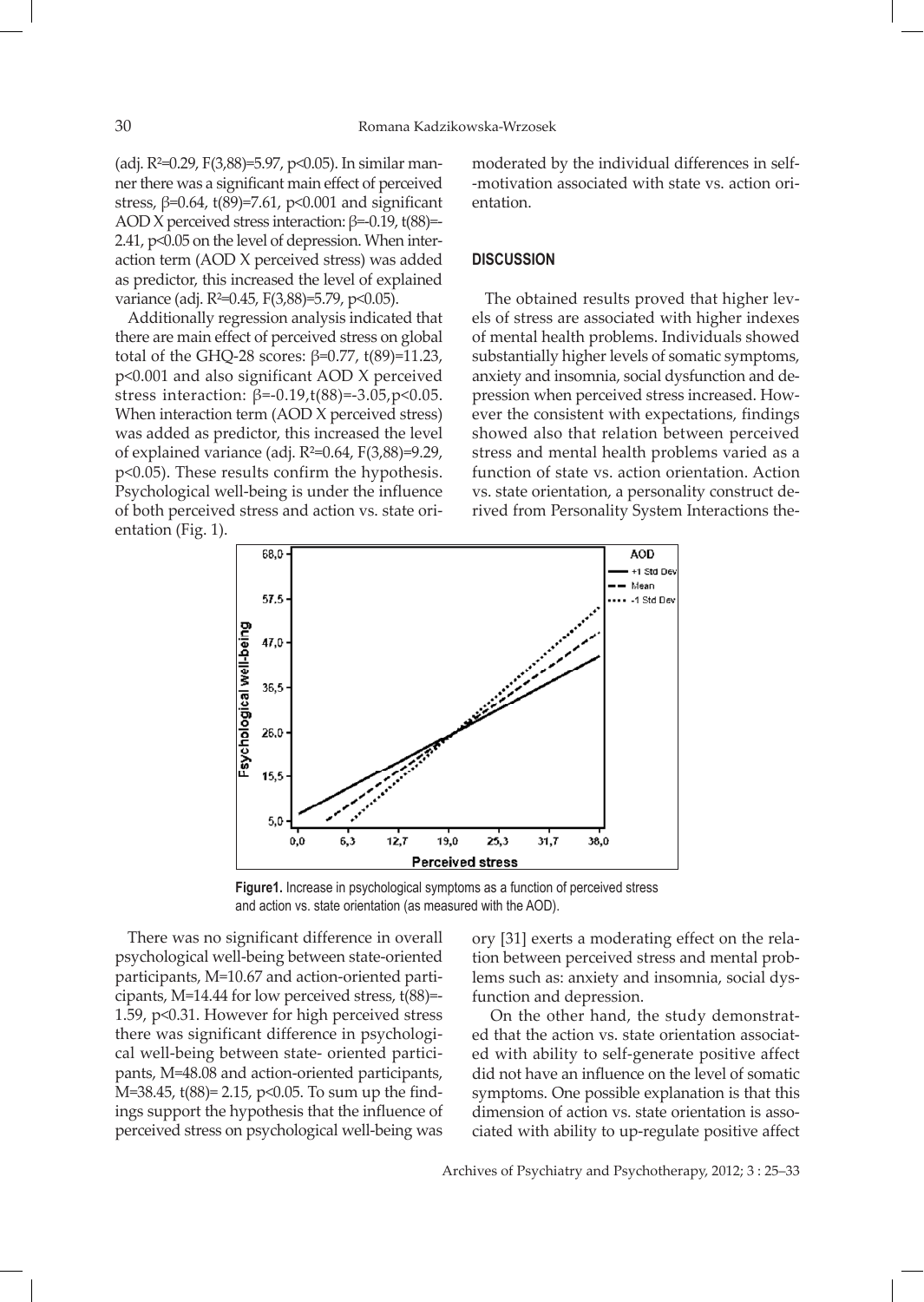but not to down-regulate negative affect. This is in accordance with PSI theory which distinguishes between two independent self-regulation competences: coping with hesitation and coping with preoccupation. In this way the present results contribute to the discriminative validity of the self-motivation and self-relaxation [7, 16, 22]. Demanding situations, such as high school finals, may lead to a reduction of positive affect as a result of an excessive burden and difficulties in the implementation intentions. Inhibited positive affect might cause hesitation, procrastination, rumination and task-irrelevant intrusion [16, 18]. Perceived discrepancy between what students do and what they have to do, dissatisfaction with their progress toward the goal can lead to psychological problems such as anxiety, insomnia, social dysfunction and depression [32]. Hence, in line with PSI theory, demanding situations require self-motivation in order to restore positive affect and to facilitate the enactment of intentions that are adequate to the context [7, 18].

It is also likely that for some students high school finals are not only demanding, but also threatening situation and therefore the present findings show that increased perceived stress is associated with higher indexes of somatic symptoms. It is in accordance with previous results proving that anticipation of a stressful situation is sufficient to elicit negative emotional reactions and concomitant physiological responses [33]. The increased cortisol concentration has been associated with a variety of somatic problems. Hence the preparation period prior to the high school finals might require not only competences associated with coping with inhibited positive affect, but also competences associated with coping with increased negative affect. In other words, in the face of the demands students need not only competence in self-motivation, but also in self-relaxation.

In line with the PSI theory self-regulation competences associated with self-motivation and self-relaxation are more shaped by educational factors than by heredity. This assumption is based on results from a study comparing identical and fraternal twins [34]. The genetic component in self-regulation competences appears to be modest, significantly smaller, compared to the genetic component of more traditional personality variables (e.g. extraversion, neuroticism)

[19]. Therefore, it is important to identify educational factors conducive to the development of self-regulation competence, which seems to minimize the negative effects of stress on physical and mental health [19, 35, 36].

The present study is limited in several ways. First, this study relied only on self-report measures as opposed to more objective measures of stress, emotional ill-being and psychosomatic symptoms. Second, this is cross-sectional study and therefore causal interpretation must be formulated with caution. Third, it is unclear to what extent the obtained results could be generalized to other samples, and other stressful situations. The presented results, however, provide a promising perspective for further research on the role of self-regulation competences in coping with stress and related health outcomes. Future researches should investigate the generalizability of the obtained results. To determine the causal relations, the cross-sectional findings should be replicated in a prospective design. It would be interesting also to test what role in the stressful demanding situation plays the other proposed by Kuhl dimension of action vs. state orientation – ability for self-relaxation.

## **CONCLUSIONS**

The level of perceived stress seems to be a strong predictor of mental health. The increase of perceived stress might cause problems such as: somatic symptoms, anxiety and insomnia, social dysfunction and depression.

Self-regulation competences associated with self-motivation possibly exert a moderating effect on the relation between perceived stress and outcomes such as: anxiety and insomnia, social dysfunction, depression.

The results suggest the importance of identifying the conditions conducive to the development of self-regulation competences.

#### **REFERENCES**

- 1. Cohen S, Janicki-Deverts D, Miller GE. Psychological stress and disease. JAMA, 2007; 298(14): 1685–1687.
- 2. Weiner H. Perturbing the organism: The biology of stressful experience*.* Chicago: The University of Chicago Press, 1992.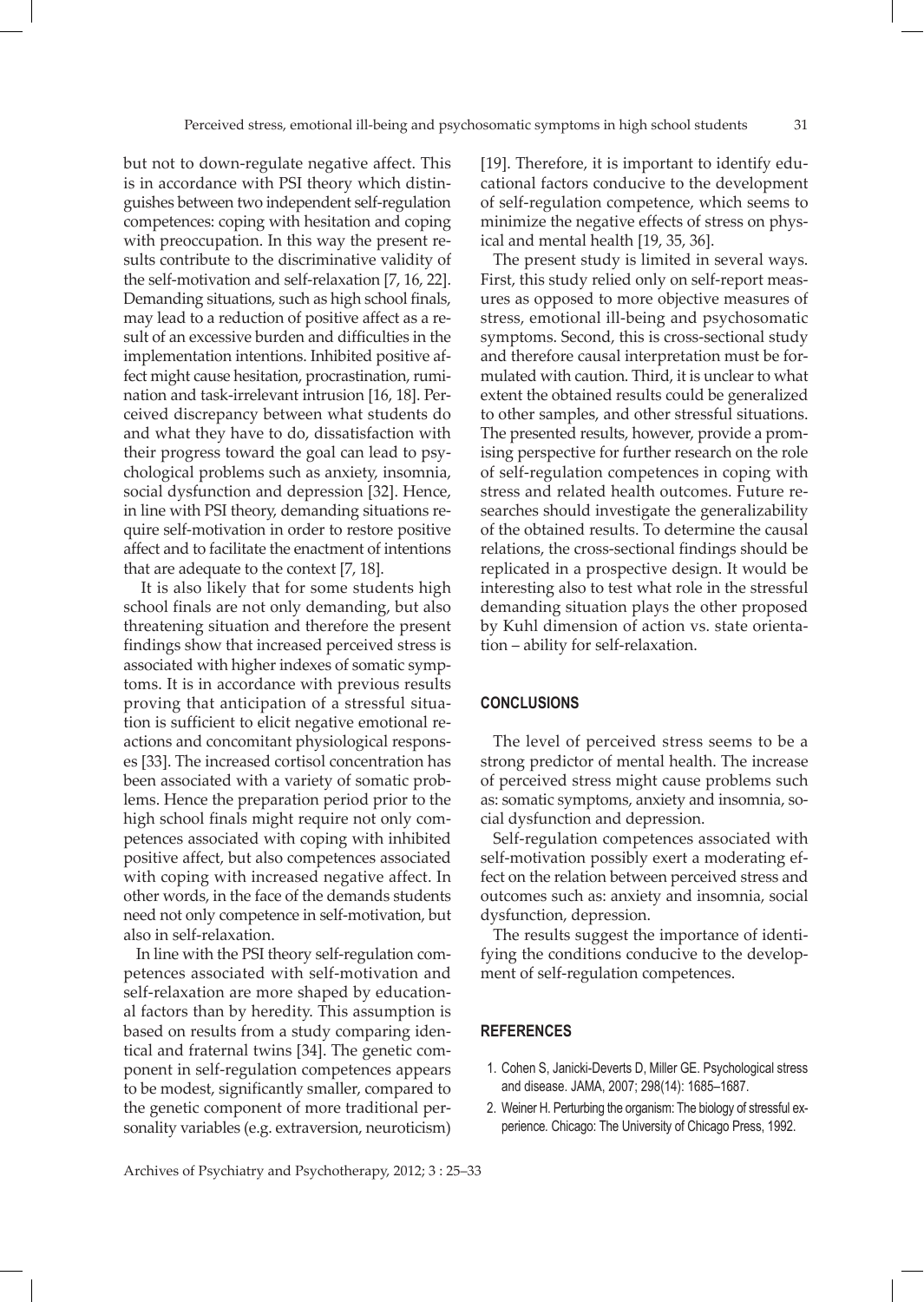- 3. Lazarus RS, Folkman S. Stress, appraisal and coping*.* New York: Springer-Verlag, 1984.
- 4. Taylor SE. Adjustment to threatening events: A theory of cognitive adaptation. American Psychologist. 1983; 38: 1161– 1173.
- 5. Segerstrom SC, Taylor SE, Kemeny ME, Fahey JL. Optimism is associated with mood, coping, and immune change in response to stress*.* Journal of Personality and Social Psychology. 1998; 74: 1646–1655.
- 6. Epel ES, McEwen BS, Ickovics JR. Embodying psychological thriving: Physical thriving in response to stress. Journal of Social Issues*.* 1998; 54: 301–322.
- 7. Baumann N, Kaschel R, Kuhl J. Striving for unwanted goals: Stress -depend discrepancies between explicit and implicit achievement motives reduce subjective well-being and increase psychosomatic symptoms. Journal of Personality and Social Psychology. 2005; 59(5): 781–799.
- 8. Faber RJ, Vohs KD. Self-regulation and spending: Evidence from impulsive and compulsive buying*.* In: Vohs KD, Baumeister RF, editors. Handbook of self-regulation. Research, theory, and applications*.* New York: The Guilford Press, 2011. p. 537–550.
- 9. Salovey P, Rothman AJ, Detweiler JB, Steward W. Emotional states and physical health. American Psychologist*.* 2000; 55: 110–121.
- 10. Taylor SE, Kemeny ME, Reed GM, Bower JE, Gruenewald TL. Psychological resources, positive illusions, and health. American Psychologist. 2000; 55: 99–109.
- 11. Gross JJ, Munoz RF. Emotion regulation and mental health. Clinical Psychology: Science and Practice. 1995; 2: 151–164.
- 12. Koole SL,van Dillen LF, Sheppes G: The self-regulation of emotion. In: Vohs KD, Baumeister RF, editors. Handbook of self-regulation. Research, theory, and applications*.* New York: The Guilford Press; 2011. p. 22–40.
- 13. Kofta, M., Weary, G., Sędek, G. Personal control in action: Cognitive and motivational mechanisms. New York: Plenum; 1998.
- 14. Martin RA, Kuiper NA, Olinger J, Dobbin J.Is stress always bad? Telic versus paratelic dominance as stress-moderating variable. Journal of Personality and Social Psychology. 1987; 37: 953–969.
- 15. Beckmann J, Kellmann M. Self-regulation and recovery: Approaching an understanding of the process of recovery from stress. Psychological Reports. 2004; 95: 1135–1153.
- 16. Baumann N, Kaschel R, Kuhl J. Affect sensitivity and affect regulation in dealing with positive and negative affect. Journal of Research in Personality. 2007; 41: 239–248.
- 17. Kuhl J. A functional-design approach to motivation and selfregulation: The dynamics of personality systems interactions. In: Boekaerts M, Pintrich PR, Zeidner M ,editors. Hand-

book of self-regulation. San Diego: Academic Press; 2000. p.111–169.

- 18 Kuhl J, Quirin M. Seven steps toward freedom and two ways to lose it. Overcoming limitations of intentionality through self- -confrontational coping with stress. Social Psychology. 2011; 42(1): 74–84.
- 19. Kuhl J. Adaptive and maladaptive pathways of self-development: Mental health and interactions among personality systems. Psychologia Rozwojowa. 2011; 16(4): 9–31.
- 20. Linville PW. Self-complexity as a cognitive buffer against stress-related illness and depression. Journal of Personality and Social Psychology. 1987; 52: 663–676.
- 21. Koole SL, Fockenberg DA. Implicit emotion regulation under demanding conditions: The moderating role of action versus state orientation. Cognition and Emotion. 2011; 25: 440– 452.
- 22. Koole SL, Jostmann NB. Getting a grip on your feelings: Effects of action orientation and external demands on intuitive affect regulation. Journal of Personality and Social Psychology. 2004; 87(6): 974–990.
- 23. Heckhausen H, Strang, H. Efficiency under record performance demands: Exertion control-an individual difference variable? Journal of Personality and Social Psychology. 1988; 55: 489–498.
- 24. Marszał-Wiśniewska M. The Action Control Scale (ACS-90) by J.Kuhl. Polish adaptation*.* Studia Psychologiczne. 2002; 40: 77–102.
- 25. Kuhl J. Action versus state orientation. Psychometric properties of the Action Control Scale (ACS-90). In: Kuhl J, Beckmann J,editors. Volition and Personality: Action versus state orientation. Göttingen, Germany: Hogrefe; 1994. p. 47–59.
- 26 Cohen S, Kamarck T, Mermelstein R. A global measure of perceived stress. Journal of Health and Social Behavior.1983; 24: 385–396.
- 27. Juczyński Z,Ogińska-Bulik N. Narzędzia pomiaru stresu i radzenia sobie ze stresem. Warszawa: Pracownia Testów Psychologicznych; 2009.
- 28. Goldberg DP, Gater R, Sartorius N, Ustun TB,Piccinelli M, Gureye O,et al. The validity of two versions of the GHQ In the WHO study of mental illness In general health care. Psychol Med. 1997; 27: 191–197.
- 29. Makowska Z, Merecz D. Polish adaptation of General Health Questionnaires, GHQ-12 and GHQ-28 by David Goldberg. In: Dudek B, editor. Mental health assessment based on researches with questionnaires by David Goldberg. Łódź: Instytut Medycyny Pracy. 2001. p. 211–262.
- 30. Aiken LS, West SG. Multiple regression: Testing and interpreting interactions. Thousand Oaks,CA: Sage; 1991.
- 31. Kuhl J. A theory of action versus state orientations. In: Kuhl J, Beckmann J, editors . Volition and personality. Seattle: Hogrefe and Huber. 1995. p. 47–59.